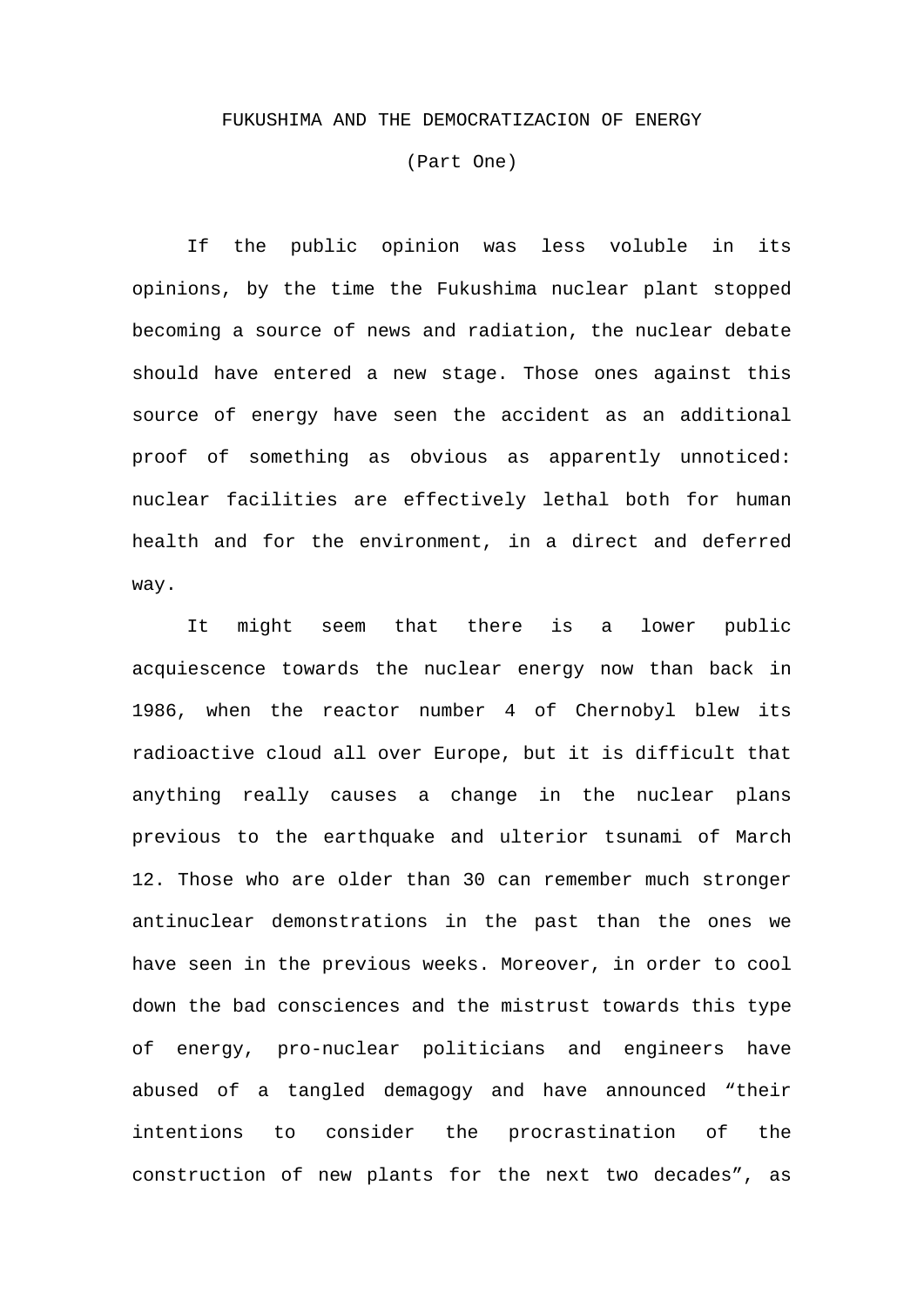well as "substantial improvements in the facilities, with additional cooling systems and new contention buildings around the reactors".

 It is surprising that for such a potentially dangerous theme as this, the citizens demand so little supervision. Which institution, which media, which Department of State… will be in charge of checking that these "resistance tests" are implemented? Who will, once the sensational alarm caused by the Fukushima catastrophe and the Chernobyl 25<sup>th</sup> anniversary are vanished? The fact itself that these protocols have been announced makes us become more suspicious towards those in charge of the nuclear security: How come that it is now when, all of a sudden, such improvements can me made? Does this mean that we didn't count on the utmost secure plants before?

The lobbies that defend this type of energy have spent weeks insisting on the fact that Fukushima was remarkable resistant to the impact of two consecutive unprecedented, unpredicted, historical, natural disasters, and have repeated that only one out of the 55 nuclear facilities of Japan have endangered the life around it; this all proves how secure nuclear plants are. What is more, time favors these lobbies, because once new topics –new disgraces, new wars, new imbecilities said by politicians, new sport heroism- have erupted to our TVs and therefore blurred the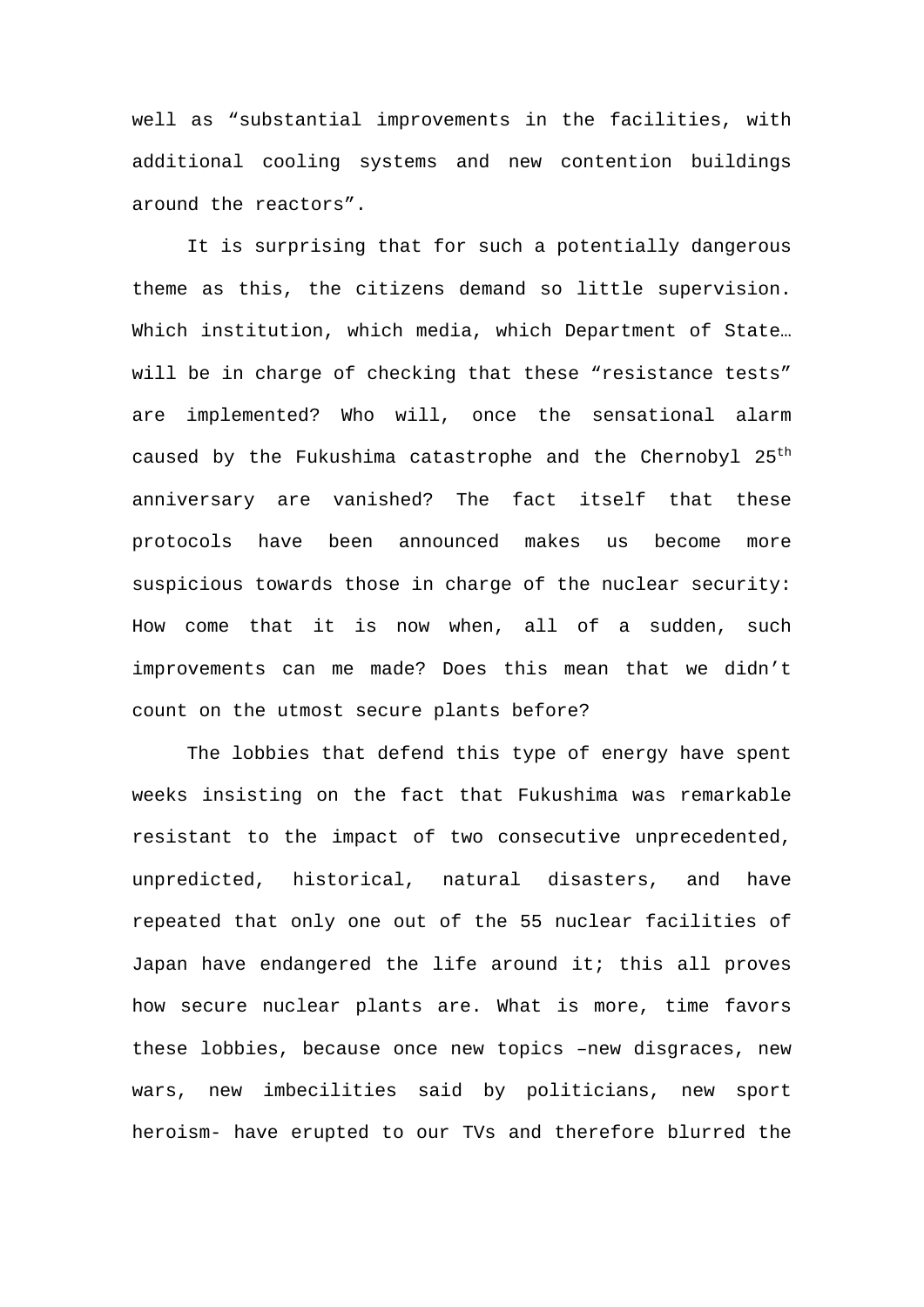remembrance of Fukushima and Chernobyl, the pro-nuclear people will restart their campaign of persuasion.

Those who defend nuclear energy have a great positive factor on their side to gain the support of public opinion: they count on the optimism. As optimistic citizens, they focus on the advantages of this source of energy by erasing the possibility of an accident out of the mind, and they can do so because they trust "science, technique and progress". As optimistic citizens, they present nuclear plants as the panacea of human achievement because: 1) they produce "clean" energy without emissions; 2) they generate economic activity and jobs whereas they are based on; 3) they allow the countries to be less-dependant energetically.

Nevertheless, the real frame where the nuclear dilemma can be presented is not the one of the confrontation between "the lovers of an enlightened progress", on one side, and "the reactionary, fearful ecologists", on the other. And it is not the right frame because the costs of the nuclear energy do not take into account the real prize of the radioactive waste, neither the costs that the governments would have to face in the case of an accident; facilities of a high potential danger are being operated without any insurances. Can anyone estimate how much the prize we pay for the nuclear-sourced-electricity would be increased, were these insurance costs added?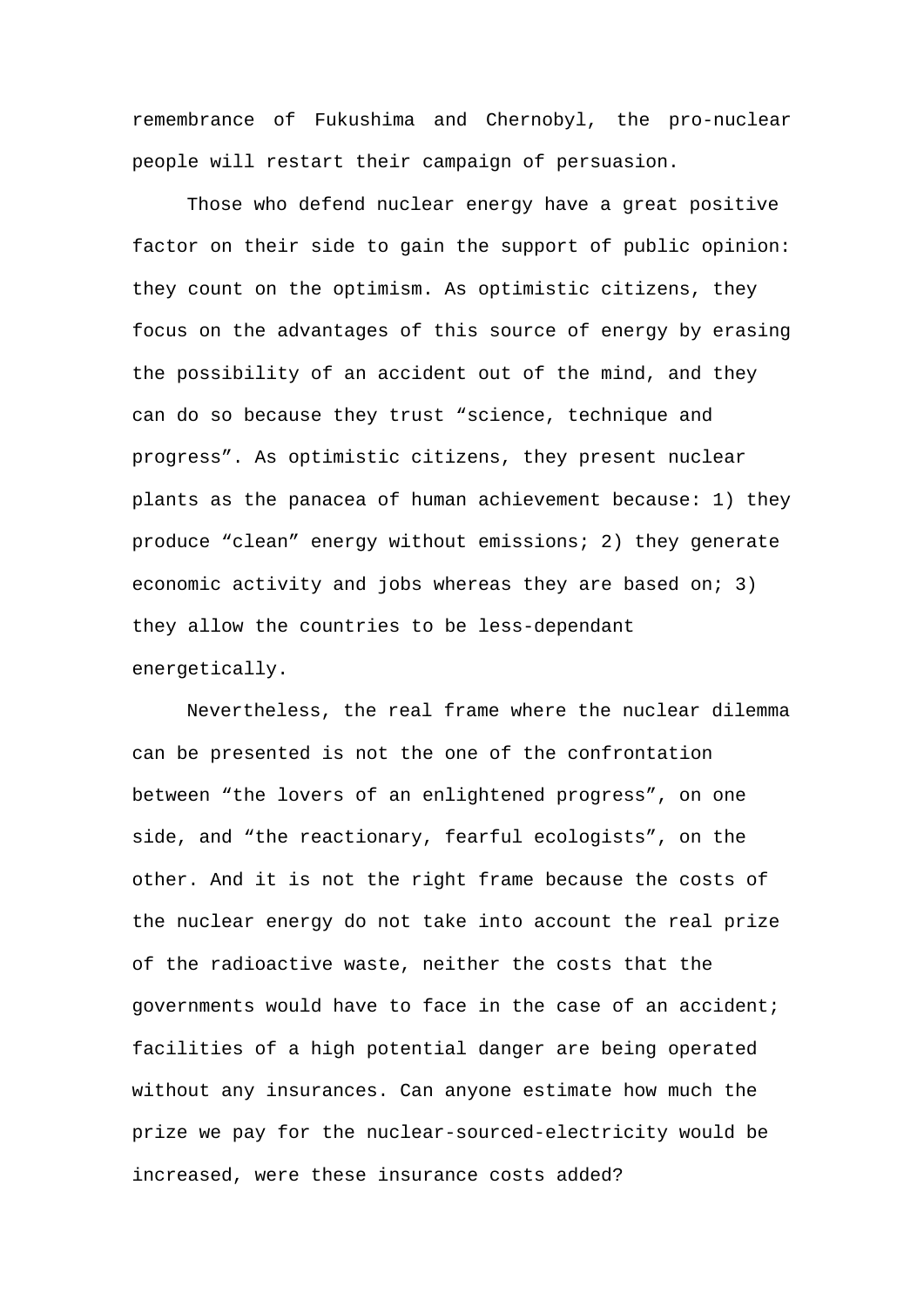We all are forced by law to live in insured houses and to drive insured vehicles, albeit none predicts her house be consumed by the flames, nor have a car accident. Nuclear plants, though, work with the most deadly of all energies, but they run their delicate operations with no insurances, in the most outrageous boasting of irrationality of all those performed in the long history of humankind.

Of course there is no insurance company to insure a nuclear plant, due to the fact that an accident would lead that company to a direct bankruptcy. But there where the markets fail, the states becomes the last resource insurers (check http://www.world-nuclear.org/info/inf67.html), and in the end it is citizens who day by day play unknowingly to the lottery of the potential costs of a nuclear disaster in their countries, costs that they would assume with their taxes, with their health and ultimately with their lives. And they do that guided by the optimisms of the pronuclear lobbies and the blindness of their governments.

In case that people paid the real prize for the nuclear energy, once the governments added the above mentioned insurance costs, would this energy continue being that cheap?

To choose nuclear energy in the current circumstances is truly like choosing to take your child to a prestigious multilingual school surrounded by anti-personnel mines: no insurance company would surely insure the infant's life.